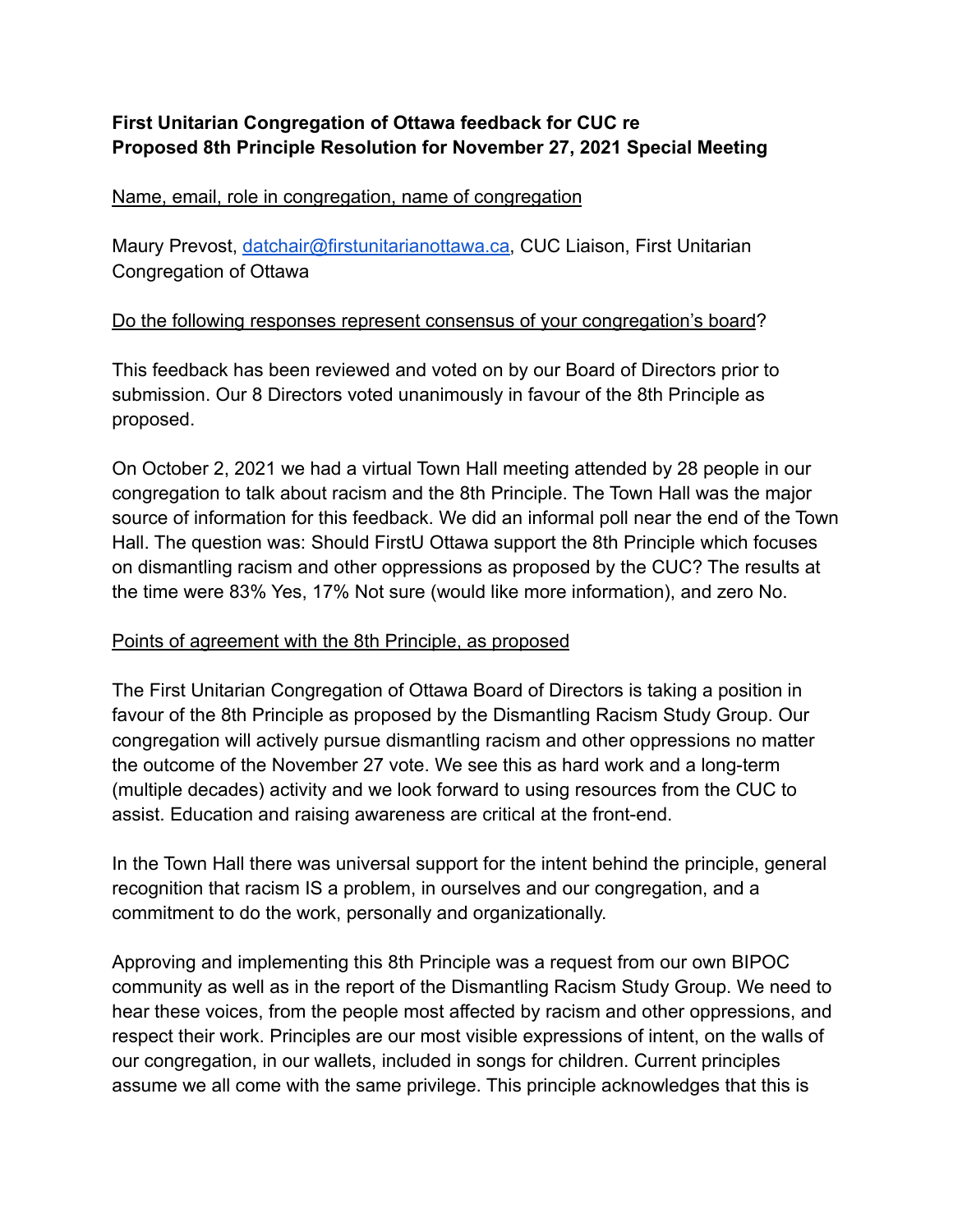not the case - education, housing, child welfare, access to financing, police interaction / court outcomes - we are not all in the same boat, we are in the same ocean, some in luxury yachts, many in leaky dinghies, some clinging to life rings and flotsam.

Another key consideration in our congregation was the very strong support for the 8th Principle from Youth and Young Adults in our congregation and other congregations, the people who represent the future, and one could say the survival of, our congregations and the UU movement in Canada.

### Concerns with the 8th Principle, as proposed

It's not a concern about the proposed principle per se, but we have a concern about moving from words to action; this is only a first step. Action is essential to achieve the change that is necessary.

We are also concerned that the debate on the 8th Principle could split the UU community. It's normal that we are not all at the same place / same understanding, which is why education is so important. We want to include everyone on this journey.

The scope, wording and positioning of the proposed 8th Principle are not universally endorsed as "perfect" in our congregation. For example, the word "accountably" raises some questions with some congregants as it has in recent CUC forums. However the text is considered "perfect enough", while a delay for further study or wordsmithing would be considered insulting to those directly affected by systemic racism. A full contextual review of the text of all Principles is appropriate at a later date.

## Comments about, or amendments to, the 8th Principle, as proposed

Our congregation is not formally proposing any amendments to the 8th Principle at this time.

There is varying opposition to the 8th Principle as originally proposed, and there does not seem to be a singular improvement to the original text which would provide a significant net increase in support without diluting its original intent. Some comments from congregants are provided below but these have not been endorsed by the Board.

One of our members suggested changing the word "racism" to "prejudice and discrimination", saying prejudice is attitudinal and discrimination speaks to acts. The same member suggested eliminating "and ourselves and our institutions", as we should also be concerned about changing society more broadly. And their final comment was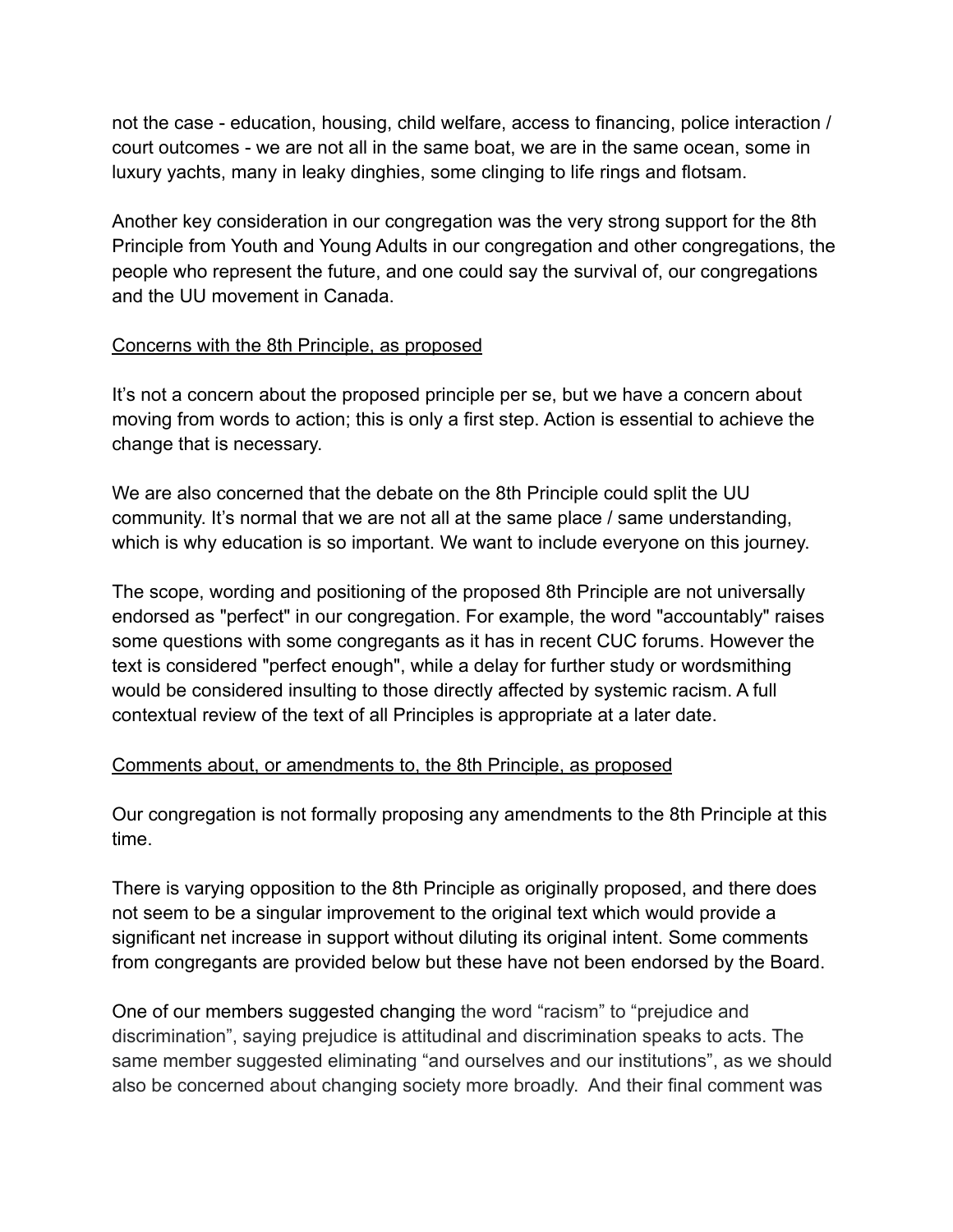that, if we add the new principle, it would seem to fit more neatly after principle 6, rather than being tacked onto the end.

Several members involved in our congregation's indigenous Truth and Reconciliation work would like to see this aspect of dismantling racism and other oppressions, another CUC social justice priority, more explicitly included in the wording. The "I" in BIPOC is important.

## Other comments or questions

The following are comments received from individual members of our congregation.

- "The adoption of said principle should be just a start, and hopefully it will be so. A start of many conversations where we will unpack what dismantling racism is, and what it isn't, for each one of us and for us as a Congregation." The same member expressed an opinion that there is much more up-front work that needs to be done before we can truthfully claim that we're dismantling racism.
- "The focus appears to be to change attitudes by aided introspection. I suggest a different perspective: Change attitudes by being put into situations that promote attitudinal and behavioral change. … An example of such attitudinal change occurred some years ago at Toronto First. The Congregation took a self-survey to see what they wanted in a new minister. One question was acceptance of a homosexual. About a third of the respondents said no. Then Mark De Wolfe became an interim minister. He was well received. At a sermon toward the end of his stint, he came out of the closet. Attitudes did change as a result. Many years later, the congregation chose a homosexual as minister, married to another man. While no direct impact can be claimed, Mark's coming out helped to lay the foundation. In looking at changing individual behavior, the first step would seem to be identifying where we are at. The Bogardus Social Distance Scale might be a useful instrument. E.g., would you feel uncomfortable if an X moved into the neighborhood, if an X was working in your workplace, if an X married into your family."
- One of the members of our Truth and Reconciliation Action Group expressed a contrary view to amending the principle. Here is what he said: "I think broad/general wording might be better, rather than honing in on a word like 'reconciliation'. In my view, that word really needs to be clearly delineated if it is going to be used in one of our principles. Also, the spirit of the 8th Principle, as I understand it, has less to do with outreach to any particular under-represented group, and more to do with the self-work of learning and dismantling of inequitable practices. Putting a word like 'reconciliation' into this principle may